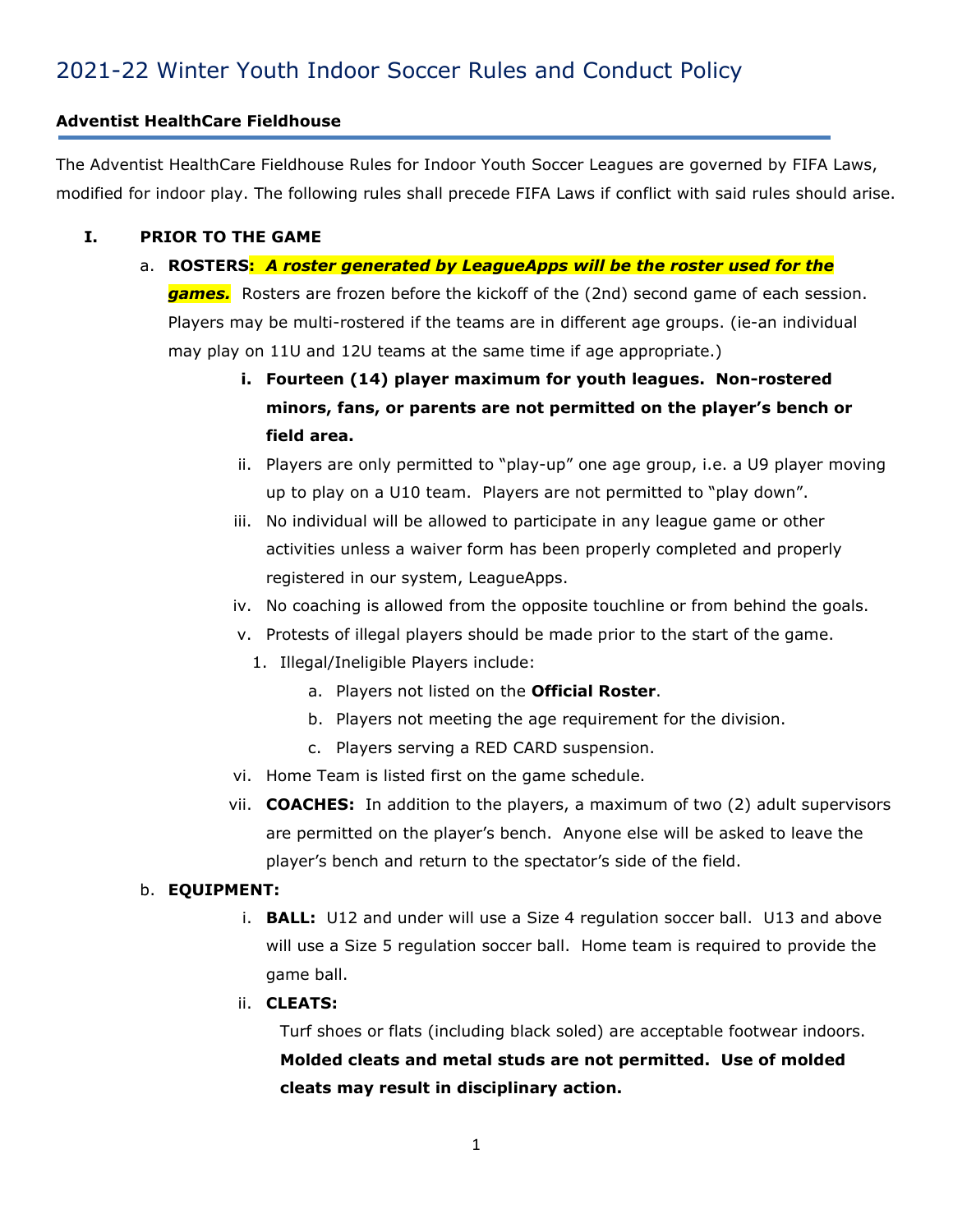- iii. **SHIN GUARDS:** Players may not participate without shin guards. Shin guards are to be worn under their socks during game play.
- iv. **JERSEYS:** Teams are required to have a dark and an alternate light-colored jersey. Home teams are required to change jerseys in the event of similar colored uniforms.
	- 1. Each player must have a **PERMANENT visible number displayed on the back of his/her jersey.** The same number must also be denoted on the roster.
- v. **JEWELRY:** NO jewelry is permitted to be worn during the game. This includes, but is not limited to rings, piercings, earrings, wristbands, watches, bracelets, hair ties, etc.

**OTHER:** Braces, splints, soft casts etc. must be approved by the referee prior to the start of the game. Referee has the final approval on all safety equipment worn during the game, provided it is not a danger to the player or others.

#### c. **DURATION OF PLAY:**

## **There will be two (2) twenty-two minute halves (running clock) with a two-minute halftime.**

**OVERTIME:** No overtime periods will be played for regular season play.

#### d. **NUMBER OF PLAYERS REQUIRED ON THE FIELD:**

**1. U8/U9: (8 v 8) 7 field players + 1 goalkeeper**

#### **a. MINIMUM: 5 players + 1 goalkeeper**

- **2. U10 and up: (7 v 7) 6 field players + 1 goalkeeper a. MINIMUM: 4 players + 1 goalkeeper**
- ii. **ALL LEAGUES:** The official will start the game clock as scheduled but provide teams with fewer than the minimum number of players a five (5) minute grace period to produce the minimum required. The clock runs during the grace period and time is not added to the end of the game. IF the team does not have the minimum number of players required after the grace period, a forfeit shall be awarded to the opposing team, with the resulting score registered as a 3-0 result.
- iii. **IF REFEREE FAILS TO APPEAR:** If a referee should fail to appear for a scheduled match, the Coach/Team representative of the competing teams must agree upon a person to substitute for the referee. The substitute need not be a certified referee. The substitute will officiate until an official arrives. The substitute referee shall have those prerogatives granted to him/her by the "**LAWS OF THE GAME"**, as published by FIFA and amended by the Adventist HealthCare Fieldhouse.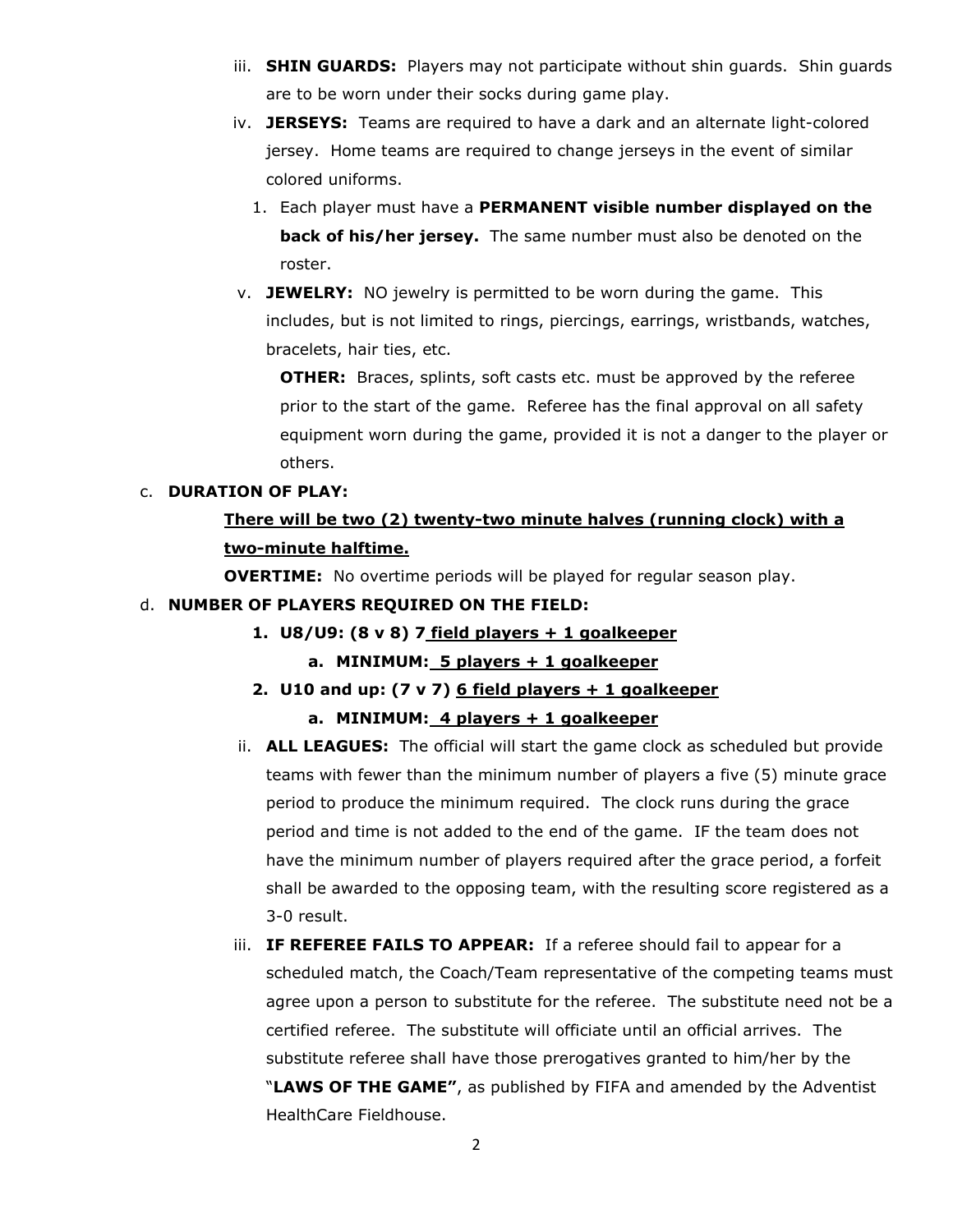- e. **TERMINATED GAMES:** If the official must terminate a game due to weather or other necessary circumstances, the following rules shall apply:
	- i. If the game is terminated after the first half has been completed, the game will be considered a complete game and the score at the time the game is terminated will stand.
	- ii. If the game is terminated prior to the first half ending, the game will be rescheduled by the Adventist HealthCare Fieldhouse staff at a later date and the score will revert to 0-0.
- *f.* **FORFEITED GAMES:** Forfeited games will be recorded as 3-0 scores and 3 points in the standings for the non-forfeiting team. A team that does not show up to the game or does not have the minimum number of players after the five (5) minute grace period forfeits the game. *In addition, any team walking off the field before the end of either half to protest a referee's decision or the Adventist HealthCare Fieldhouse policies, will forfeit the game, lose 3 points in the standings and disciplinary action will be taken against the coach/team representative.*

#### **II. DURING THE GAME**

a. **KICKOFF:** 

**The ball may be played in any direction on the first touch. A goal can be scored on the first touch.**

#### b. **SUBSTITUTIONS:**

**Unlimited "on the fly" substitutions. Must occur at the halfway line and must not interfere with the flow of play. An indirect free kick (IFK) shall be awarded for any improper substitution. Repeated improper substitutions may result in a YELLOW CARD.**

- c. **OFFSIDES: There is NO offsides.**
- *d.* **HEADING: All heading is forbidden for players at U11/12 and younger. When a player deliberately heads the ball in a game, an indirect free kick (IFK) should be awarded to the opposing team from the spot of the offense. If the deliberate header occurs within the goal area, the indirect free kick should be taken on the goal area line parallel to the goal line at the point nearest to where the infringement occurred.**
	- *i. Any player suspected of suffering a head injury may be substituted for evaluation without the substitution counting against the team's total number of allowed substitutions during the game.*
- e. **SLIDE TACKLING:**

**Slide tackling an opponent is** *not permitted* **under any circumstance. (See rule for goalkeepers.) The minimum penalty will be a direct free kick awarded to the opposing team. Additional disciplinary action (including but**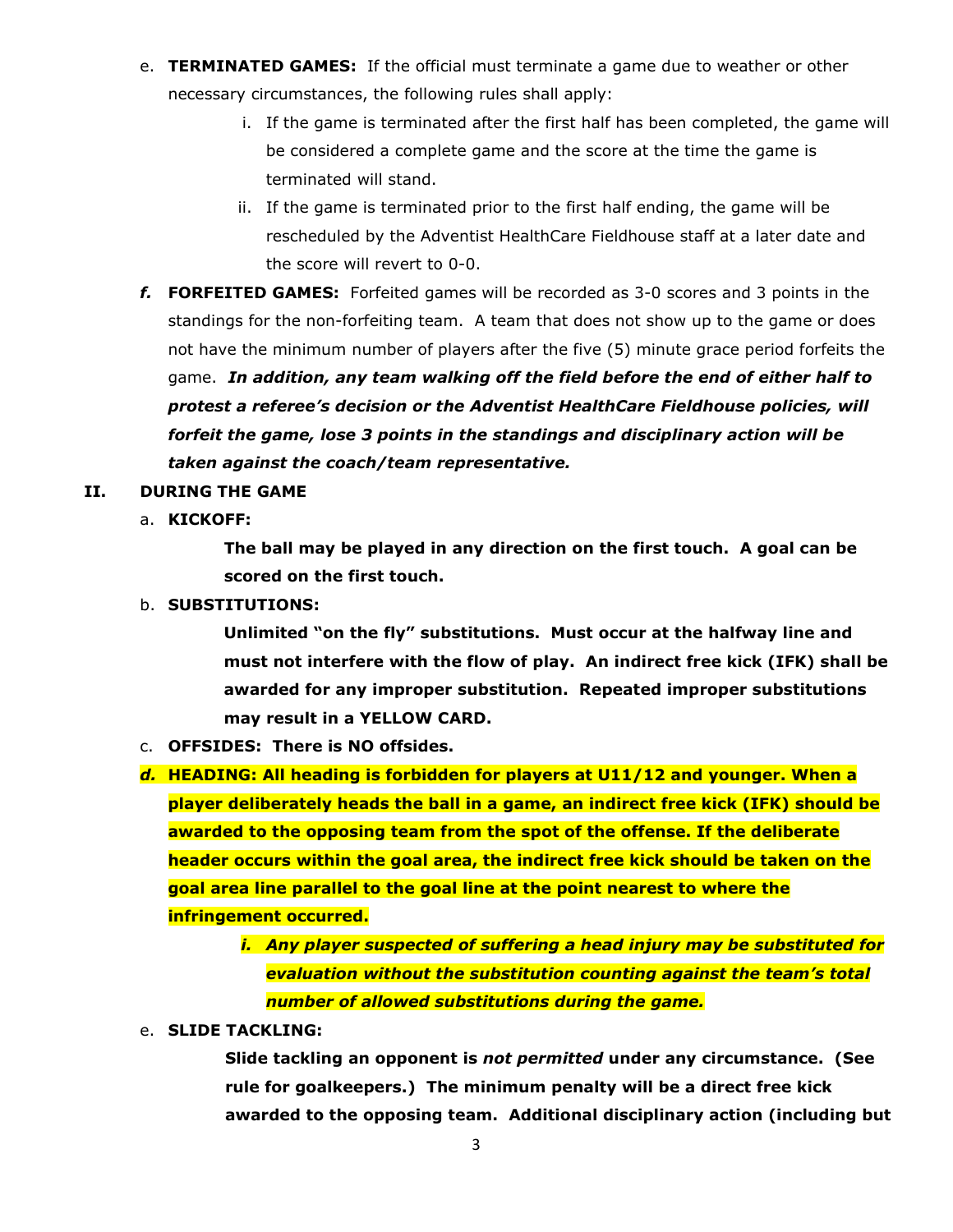## **not limited to a RED CARD and game suspension) may result for intentional, repeated, or violent slide tackling.**

## **f. RESTART RULES:**

- **i. The "6 Seconds Rule":** A restart must occur within six (6) seconds of placing the ball for a free kick, corner kick, throw-in, or goal kick. Failure to do so will result in a caution and an indirect free kick for the opposing team at the spot, or if the spot is inside the penalty area, immediately outside the penalty area.
- **ii. The "12 Foot Rule": Opposing players must give twelve feet on all kicks, including corner kicks. Failure to do so may result in a re-kick. A YELLOW CARD may be awarded upon the referee's discretion.**
- iii. If a ball strikes the ceiling or a light fixture, the ball will be spotted at the point of contact and an IFK will be awarded to the opposing team. (The exception being if the ball is spotted inside the penalty area, the restart will commence from just outside the penalty area.)

### **g. SPECIFIC RULES FOR GOALKEEPERS:**

- i. Punts and/or drop kicks *are not permitted*. The ball must be distributed by a throw, normal place kick, or a kick from a dribble.
	- 1. From **inside the goal box**, a throw or restart (goal kick, DFK or IFK taken by either the goalie or a field player) or kick from a dribble immediately after making a save cannot go beyond midfield unless it is touched by another player or hits the ground prior to crossing the midfield line.
- 2. If the ball fails to touch another player or the ground prior to crossing the midfield line, then an IFK will be awarded to the opposing team at the spot where the ball crossed the midline.
- **ii.** Goalkeepers must release the ball within six (6) seconds after gaining possession and returning to their feet.
- **iii.** Goalkeeper may not use his/her hands if the ball is intentionally passed (with their feet) to him/her by his/her own teammate.
	- **1.** Failure to abide by above stated rules will result in an indirect free kick immediately outside the penalty area.
- **iv.** Goalkeepers may use unlimited steps to bring the ball to the boundary of the penalty area.
- **v.** Goalkeepers are permitted to make sliding saves (slide tackle) within the penalty area up to the referee's discretion.

### **h. INJURIES:** Any player who is bleeding must leave the field of play immediately.

**Time will not be stopped for injuries.** Please note, play can be stopped to allow the injured player to leave the playing surface safely without a stoppage in time.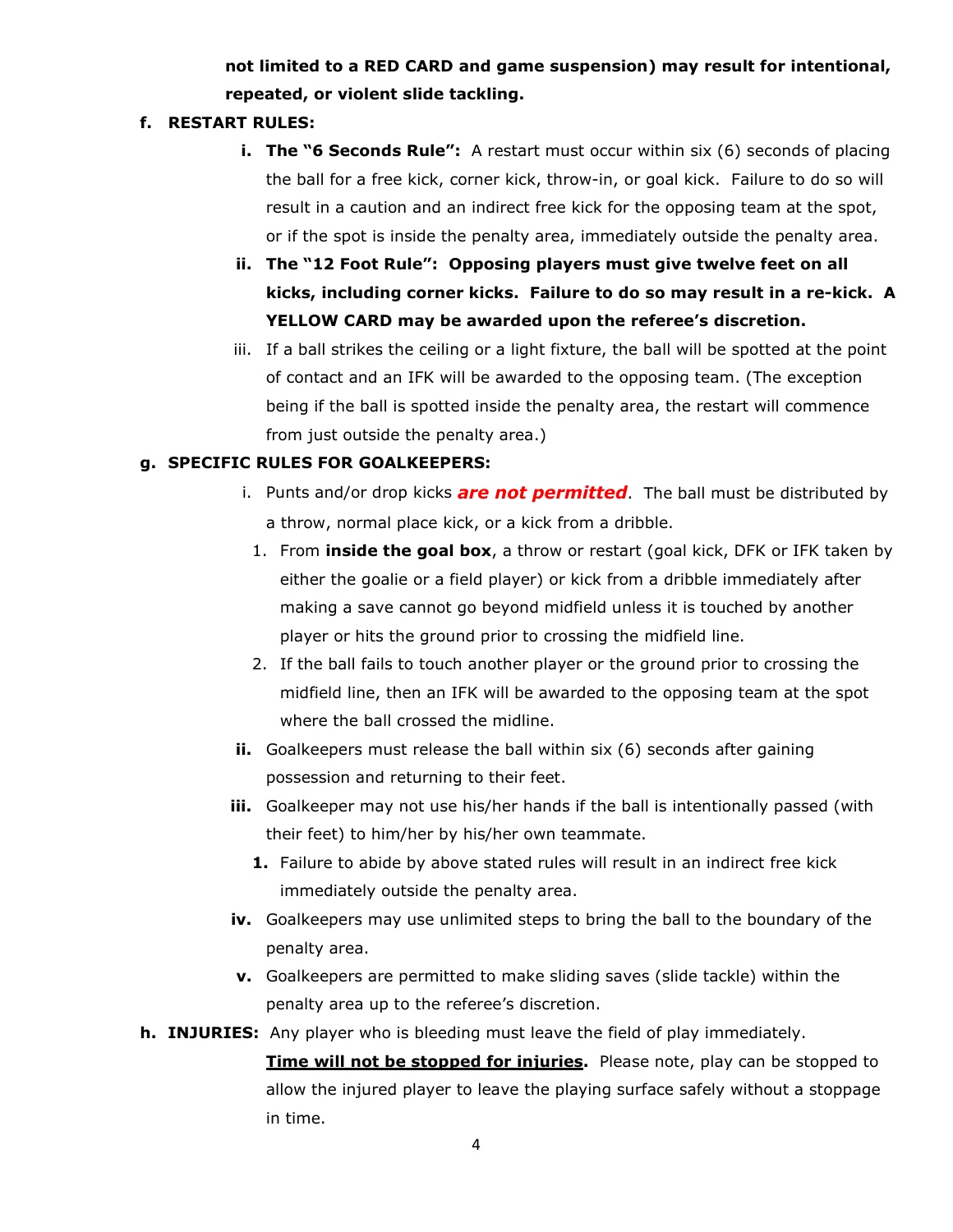- **i. BALL OUT OF PLAY:** If the WHOLE ball has crossed the goal line or touchline, whether in the air or on the ground, the restart is a goal kick, corner kick or throw-in.
- **j. PENALTY KICKS:** Players taking penalty kicks are limited to the players on the field as time expires.

**Penalty kicks will be taken from the Penalty Spot at the top of the penalty box***.* **The kicker is not limited to a one-step approach but must wait for the referee to blow their whistle to approach the kick.**

## **III. POINTS SYSTEM AND PLAYOFFS**

- **a. POINT SYSTEM:** Three (3) points for a win, 1 for a tie, and 0 for a loss.
	- **i.** There is no overtime in ANY Adventist HealthCare Fieldhouse youth soccer games. Games tied at the end of regulation are recorded as ties.
- **b. PLAYOFFS:** Only the top four (4) teams with the most points at the end of the season will advance to the playoff-championship rounds. All other teams in the division will play consolation games to finish out the season.
- **c. TIEBREAKERS:** Ties for playoff position and for playoff participation will be broken down utilizing the criteria set forth below:
	- **i.** Head-to-Head result
	- **ii.** Least amount of goals against in the season
	- **iii.** Most amount of goals scored in the season
	- **iv.** Lowest number of forfeits
- **d. NO TIES:** Playoff games must result in a winner.

**In the event of a tie at the end of regular time in playoffs, there is NO OVERTIME. Teams go directly to penalty kicks. Three (3) kickers for each team. If still tied after three (3) kickers, sudden death penalty kicks will commence.** 

## **IV. SPORTSMANSHIP**

- **a.** Individuals are expected to play under control and within the rules of the game, and to the best of their ability will avoid causing injury to themselves and others using the facility.
- **b. CARDS:**
	- **i. YELLOW CARD:** Any player receiving a YELLOW CARD must return to their bench with a replacement for two (2) minutes.
	- **ii. RED CARD:** A RED CARD will result in the ejection of the player for the duration of the match without replacement. Additionally:
		- **1.** The player receiving the RED CARD must leave the field of play immediately.
		- **2.** Failure to do so may result in the forfeit of the match for the player's team, suspension of the coach and/or team representative, or other disciplinary action.